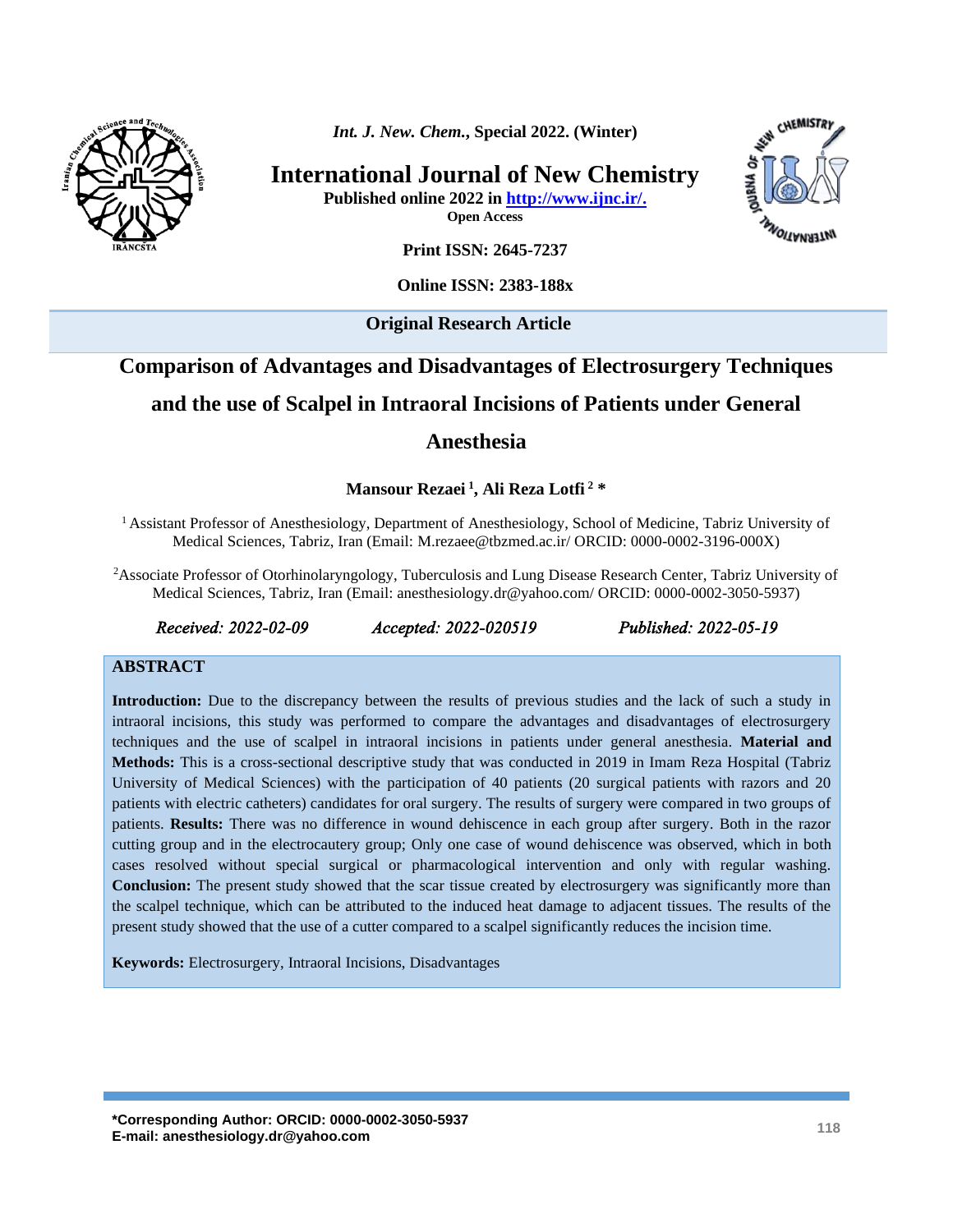# **Introduction**

Orthognathic surgery is one of the common methods for treating patients who mainly suffer from dental-facial deformities and its adverse effects on beauty [1-3]. Dental-pink deformities are seen in about 20% of the population [4]. These people have some degree of functional and aesthetic side effects. These problems can be limited to one jaw or involve the craniofacial structure. It can be one-sided or two-sided, or along a transverse, horizontal, or vertical plane. Jaw surgery is mainly performed to correct functional problems in the facial organs and can improve the ability to chew food, talk, breathe and in some cases gingival smile. Due to the high prevalence of dental-facial deformities and adverse effects on appearance and the level of self-confidence of people should be looking for a way to improve the quality of this type of surgery and reduce its complications [5-7]. Two common methods for this type of surgery are the use of electrosurgery and the traditional method of using a scapula to make an incision, each of which has advantages and disadvantages [8-10]. Dean and colleagues conducted a study to evaluate the safety and efficacy of harmonic scalpel (ultrasonic surgery) compared to the technique of electrocautery and showed that the rate of postoperative complications was the same in both techniques; But flap removal time is reduced by using a harmonic scalpel, and Spinelli and colleagues compared piezosurgery and conventional winning devices in orthognathic surgery. This study was performed on twelve patients and resulted in a 25% reduction in bleeding, a 35% increase in the duration of the surgical procedure, a reduction in the incidence of hematoma and swelling after surgery, and a significant reduction in postoperative neurological disorders[11-13]. A systematic review study comparing skin incisions from vasculpel electrocautery after reviewing 1234 articles concluded that there was no significant difference between the two techniques in terms of wound infection rate but incision time, postoperative pain and patient bleeding by electrocautery [14-16]. Due to the discrepancy between the results of previous studies and the lack of such a study in intraoral incisions, this study was performed to compare the advantages and disadvantages of electrosurgery techniques and the use of scalpel in intraoral incisions in patients under general anesthesia.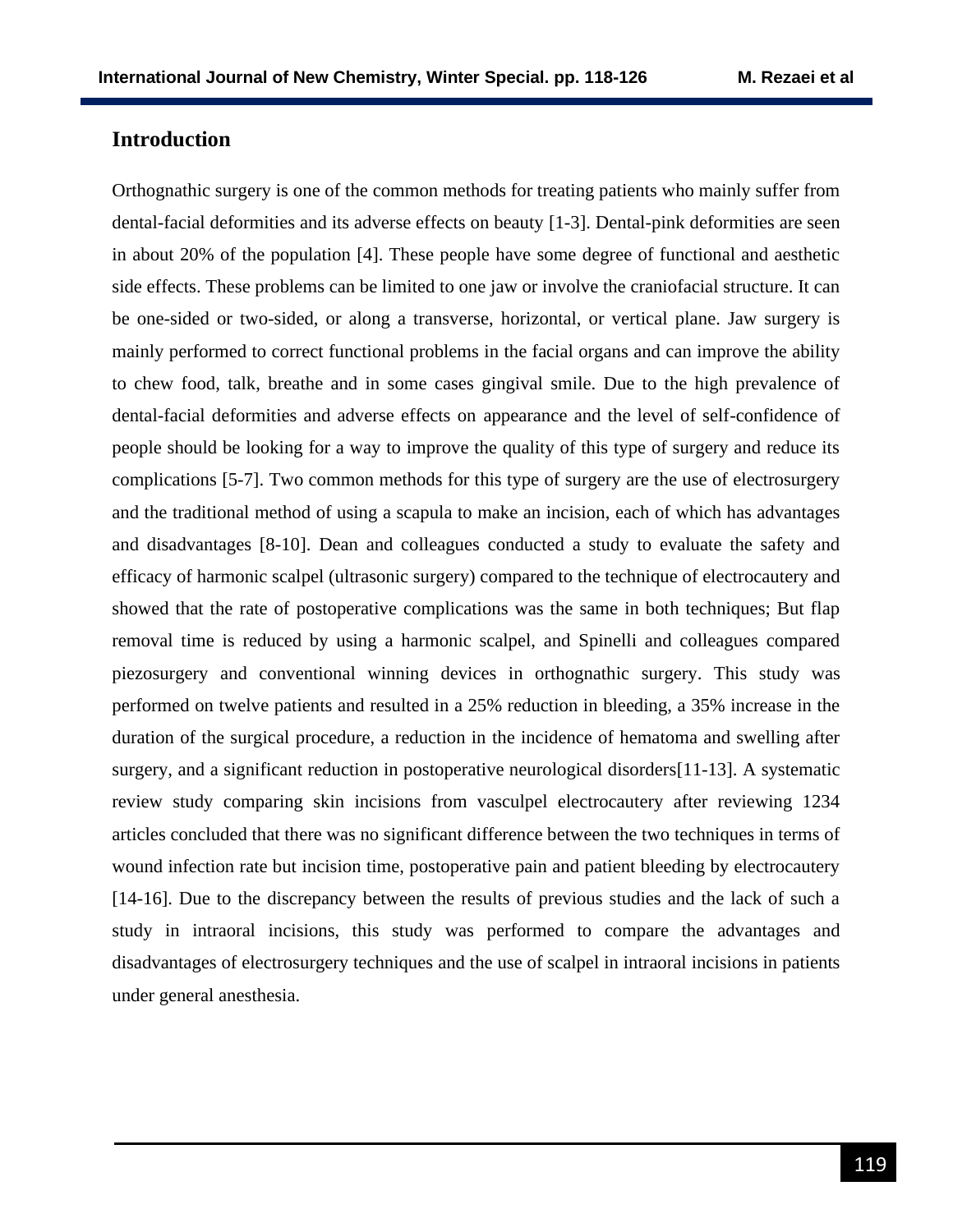# **Material and Methods**

The present study was approved by the Ethics Committee of Tabriz University of Medical Sciences. In this study, 20 patients who met the inclusion criteria including having structural problems of the jaw and face, and the need for oral surgery, no previous history of oral surgery, no history of facial reconstruction surgery, no history of trauma to the face and jaw, no addiction to tobacco or drugs, no immunodeficiency diseases (acquired immunodeficiency syndrome, uncontrolled diabetes, etc.) and no coagulation disorders were selected. Among these patients, patients who did not want to attend regular follow-up sessions were excluded from the study. In this plan, the amount of scar, incision time and the incidence of electrosurgery and scalpel were measured. After the final decision to treat malocclusion, patients underwent orthognathic surgery in the hospital. After the usual procedure, the patient underwent general anesthesia and intraoral incisions were made. For each participant in this study, both techniques were used by split-mouth method, such as to perform Lefort 1 mucosal incision on one side of the maxilla by electrosurgery (Force Ez Electrosurgical Unit in cut mode and power 100 watts) and On the other side, symmetrical incisions were made in the usual way with scalpel number 15. The incisions were sutured at the end of the surgery with a 4-zero vicryl thread. The same time was taken to make the cut as well as to sew on both sides. The evaluation of the function of these two devices was performed by examining the criteria and parameters during and after surgery. Among the problems during surgery, time spent (incision rate in seconds) was measured using a timer by one of the operating room staff and at the surgeon's notice. Complications after surgery were measured by follow-up appointments of person B (maxillofacial surgeon) who was unaware of the device used to make the incision on either side of the jaw. The first follow-up was one week after surgery. The amount of scar, which is a complication of intraoral incisions, was measured using a gauge based on millimeters. Cases where the suture was ruptured were reported as dehiscence by person B (maxillofacial surgeon). Update reported. At the next followup appointment, which took place six weeks after surgery, in the same way, postoperative complications were measured and recorded by person B. Finally, the recorded information obtained from the consequences of these two methods were compared with each other. Appropriate graphs and statistical tables were used to describe the data and Shapiro-Wilk, Wickackson and Mann-Whitney tests were used to analyze the data. This study was registered in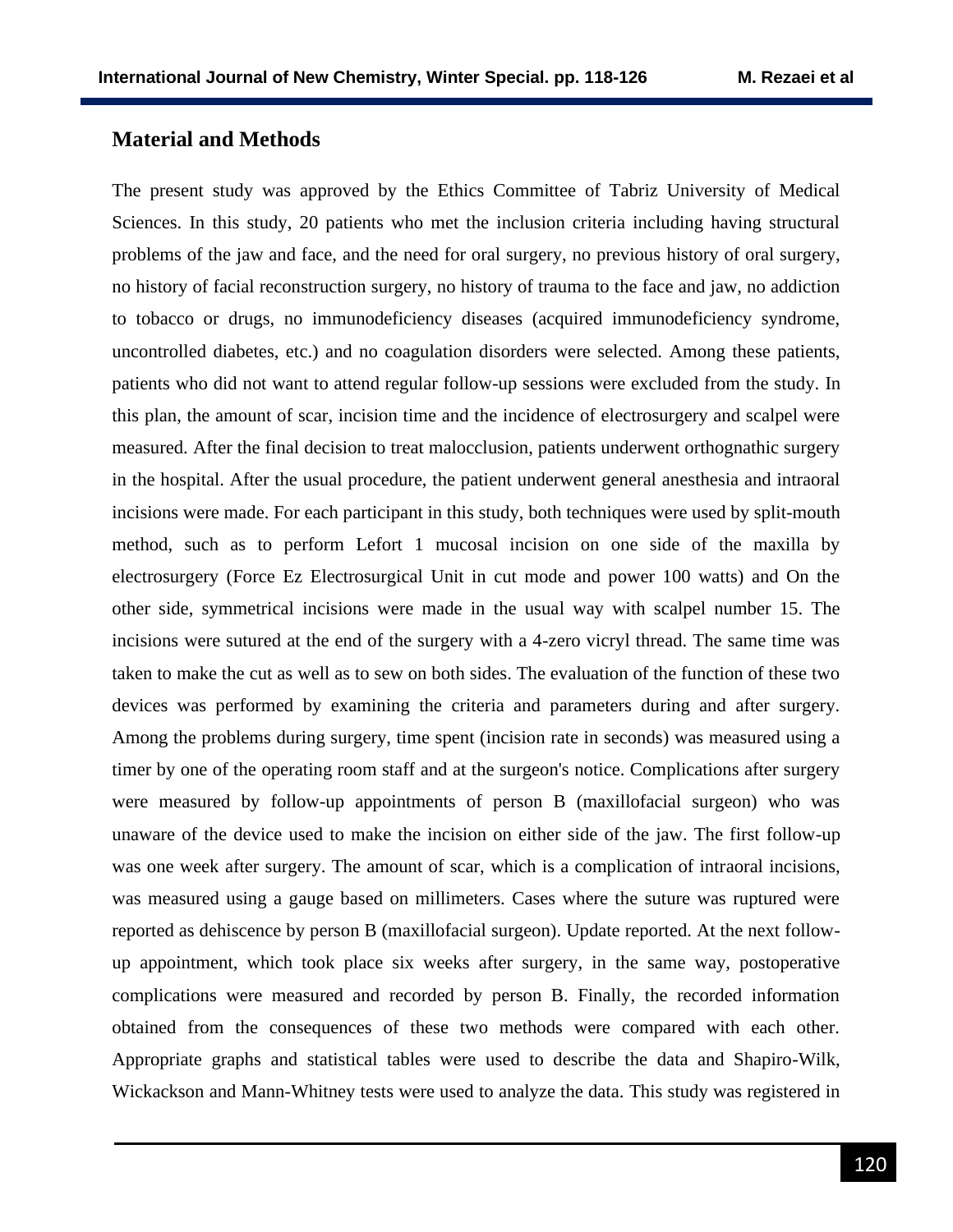the ethics committee of Tabriz University of Medical Sciences under the number [IR.TBZMED.REC.1397.468.](http://ethics.research.ac.ir/IR.TBZMED.REC.1397.468) The samples participating in this study completed the informed consent form and then entered the study.

#### **Results**

In this study, according to Shapiro-Wilk test, it was found that the data related to the time of incision and the amount of scar tissue were abnormal for the scalpel method. The maximum surgery time for the electric catheter method was 9 seconds and the minimum surgery time for this method was 5 seconds. While these values were 14 and 8 seconds for the razor blade method, respectively. The mean, mean and standard deviation of cutting time in the razor blade method were higher than the electric cutter. Mann-Whitney test was used to compare the incision time in the two methods and it was found that the surgical time in the electric incision method was significantly shorter than the blade blade method ( $p<0.001$ ). The highest amount of scar tissue for the electric cutter method was 2.5 and the lowest amount of scar tissue for this method was 1. Also, these values were equal to 2 and 1 for the Bistouri razor method, respectively. The median, mean and standard deviation of scar tissue in the electric catheter method was higher than the bistor razor method. To compare scar tissue in the two studied methods, Mann-Whitney test was used and it was found that the amount of scar tissue in the electrocautery method was significantly higher than the razor blade method. ( $p = 0.028$ ). There was no difference in wound dehiscence in each group after surgery. Both in the razor cutting group and in the electrocautery group; Only one case of wound dehiscence was observed, which in both cases resolved without special surgical or pharmacological intervention and only with regular washing.

#### **Discussion**

Electrosurgery was first performed in 1926. Although most surgeons still tend to use scalpels to make incisions, electrosurgery is an integral and evolving part of surgery [17-19]. Several studies compared the electrosurgery and scalpel methods. Some studies have examined human specimens and some animal specimens [20-22] Some have studied these methods in skin incisions and some in mucosal incisions [23]. However, none of the studies have examined these two techniques during orthodontic incisions. Orthognathic surgery corrects acquired and genetic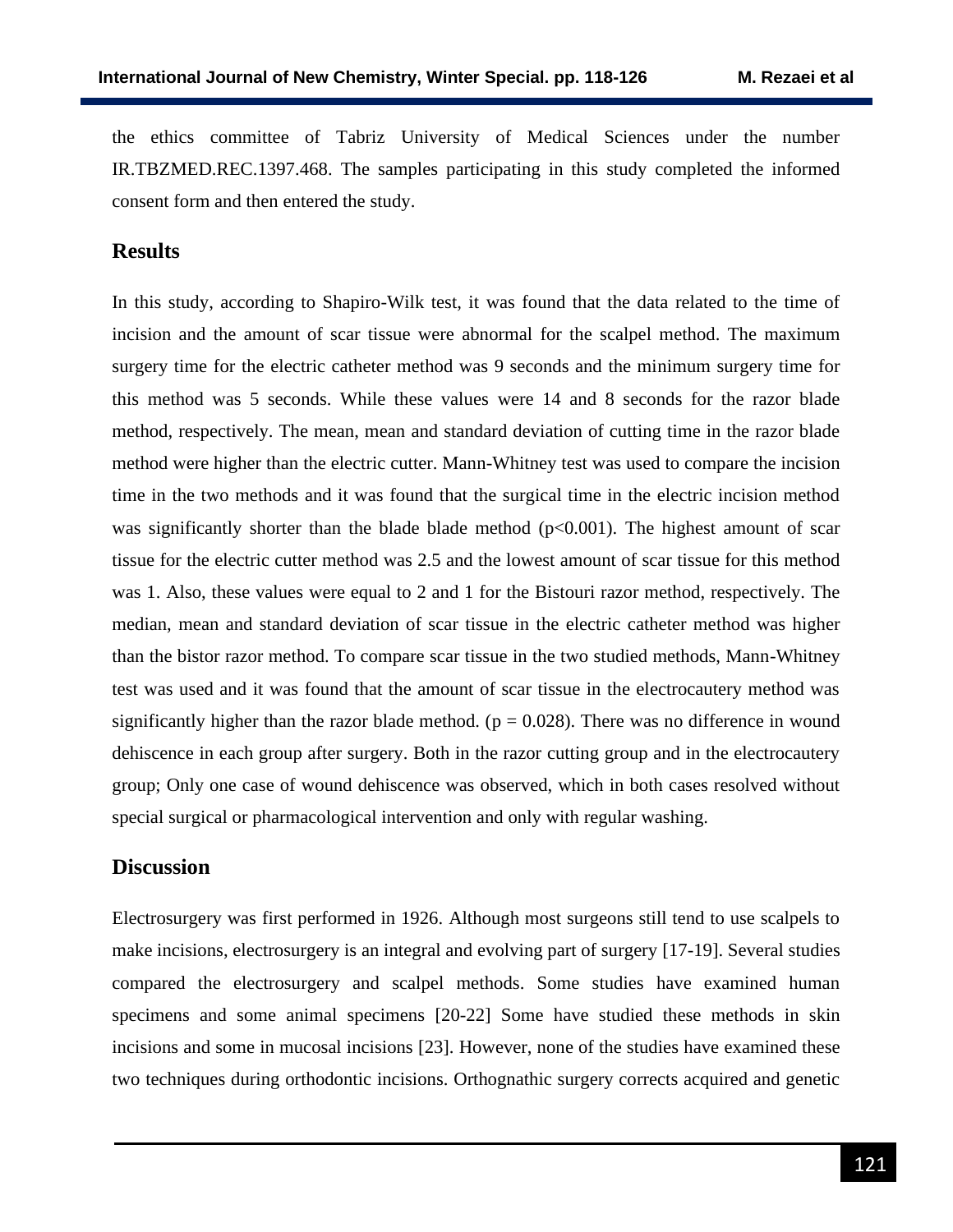defects and deformities of the maxillofacial jaw [24]. These types of surgeries have their own complexities. For example, improper placement of bone fragments, infection, bleeding during surgery, pain after work, tissue damage, including nerve tissue, the three basic principles of surgical success are the presence of a skilled surgeon, accurate treatment plan and selection of the most appropriate materials and equipment [25-27]. Today, the tools and materials available for oral surgery are significantly advanced. One of the most suitable devices for intraoral use that has attracted the attention of surgeons today is the electrosurgery device (electrocautery) [28]. The electrosurgery technique has been used in dentistry for a long time and various studies have been done to investigate the effects of this technique on different tissues. The advantages of using a scalpel include ease of use, accuracy and reduction of damage to adjacent tissue. The electrocautery also has unique benefits, such as increased homeostasis, sterilization of the affected area, and incision-free incisions that prevent trauma to adjacent tissues. In addition to the benefits mentioned for the electrocautery, the use of thermal energy to create surgical incisions also raises concerns [29-31]. Lateral injuries due to increased temperature in the operated tissue as well as adjacent tissue, incomplete wound healing, necrosis of the incision area and subsequent postoperative infection are among these concerns. In the present study, which was performed with the aim of comparing electrosurgery technique and using a scalpel, 20 people were studied. The results showed that the use of electric incisors compared to the scalpel significantly reduces the incision time, but the scar tissue created in the electrosurgery method was significantly more than the scalpel technique [32-34]. This can be attributed to induced heat damage to adjacent tissues. Some researchers have conducted a systematic review study comparing skin incisions from electrocautery and scalpel, and after reviewing 606 articles on electrocautery and 628 articles on scalpel, such a result Concluded that there was no significant difference between the two techniques in terms of wound infection. However, the incision time, postoperative pain and bleeding of the patient in electrocautery method are significantly less. During their study, the researchers examined the technique of electrosurgery and scalpel in thyroidectomy [35-37]. Histological examinations performed in this study showed that tissue damage was more in electrosurgery technique and as a result, tissue edema was more in the area. The results of other studies have shown that heat damage to adjacent tissue during electrosurgery has caused nerve damage in the area, delayed wound healing, and in addition, compared to scalpel, the final cosmetic results have not been satisfactory. The results of the present study did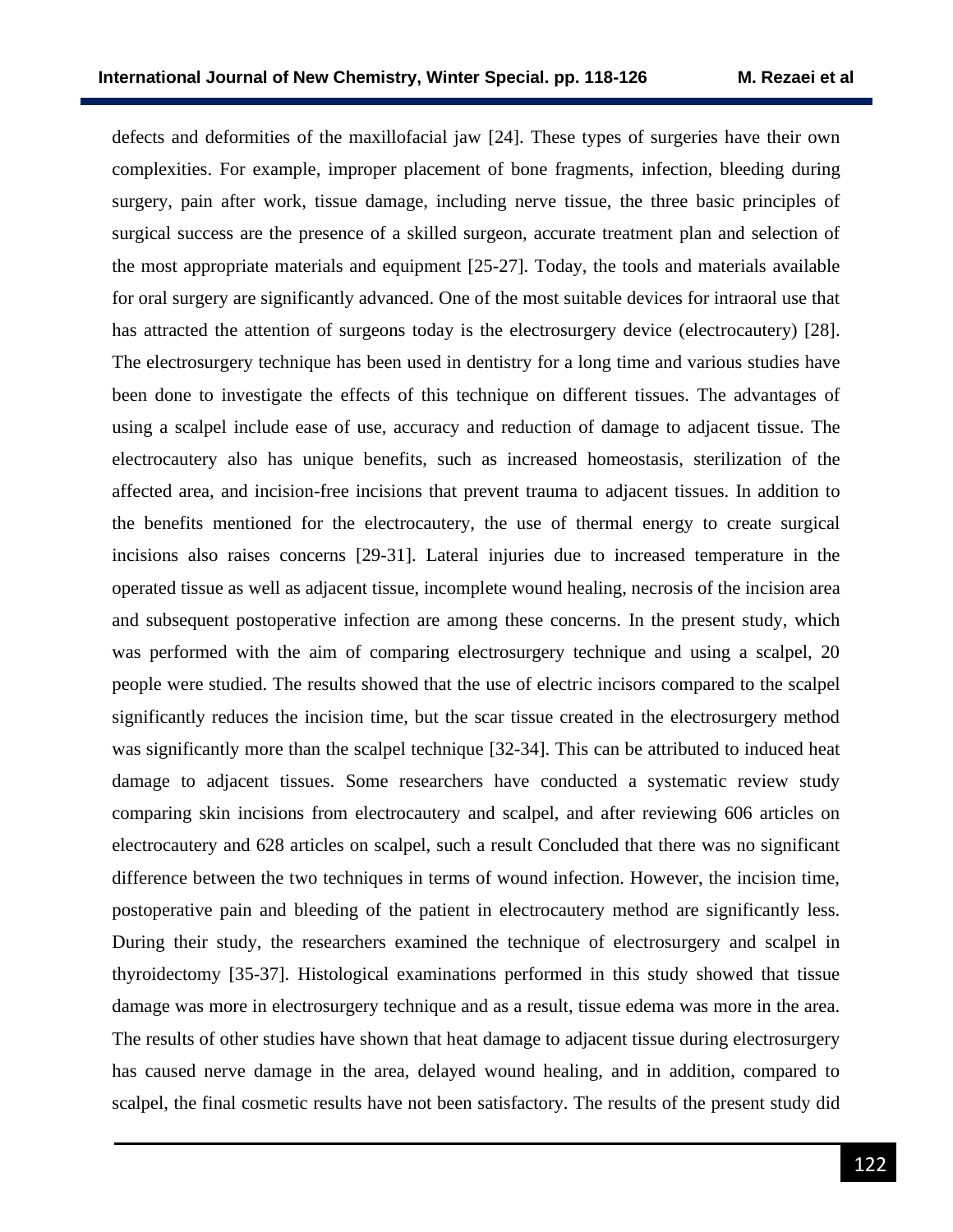not agree with some studies in terms of incision time. Researchers in a systematic review study compared scalpel and diathermy methods in creating skin incisions [38]. The results of this study showed that the use of diathermy method, in addition to reducing the cutting time, reduces bleeding during work. This reduction in time can be related to the reduction of bleeding in the area. Using its electrosurgery method causes homeostasis in the area and eliminates the need for additional surgeries in this case [39]. On the other hand, the surgeon's vision and access to the operation site, which is one of the basic points of surgery, increases in this technique, while it will not be the case in the scalpel method. Other researchers in their study examined the incision made by the diathermy method in comparison with the scalpel method. The results of this group of researchers showed that the two methods were different only in the case of postoperative pain and in other areas such as infection and bleeding at work and the incidence of dehiscence there was no significant difference between the two groups.

# **Conclusion**

The present study showed that the scar tissue created by electrosurgery was significantly more than the scalpel technique, which can be attributed to the induced heat damage to adjacent tissues. The results of the present study showed that the use of a cutter compared to a scalpel significantly reduces the incision time. The results of the present study also showed that the incidence of dehiscence was not significantly different. Studies have shown that during surgery, there is always the possibility of injury to medical personnel with sharp objects, which is not only problematic in itself, but can lead to transmission of some blood diseases. According to studies, 18% of the injuries in the operating room were related to the scalpel and 41% to the suture needle. As a result, the use of electrosurgery, in addition to the benefits mentioned, paves the way for the removal of the scalpel from the operating room, which itself has significant and independent benefits.

## **References**

- 1. K. Solo, S. Lavi, C. Kabali, G. N. Levine, A. Kulik, A. A. John-Baptiste, S. E. Fremes, J. Martin, J. W. Eikelboom, M. Ruel, bmj., 367 (2019)
- 2. K. Hashemzadeh, M. Dehdilani, M. K. Gol, Int J Womens Health Reprod Sci., 9:69 (2021)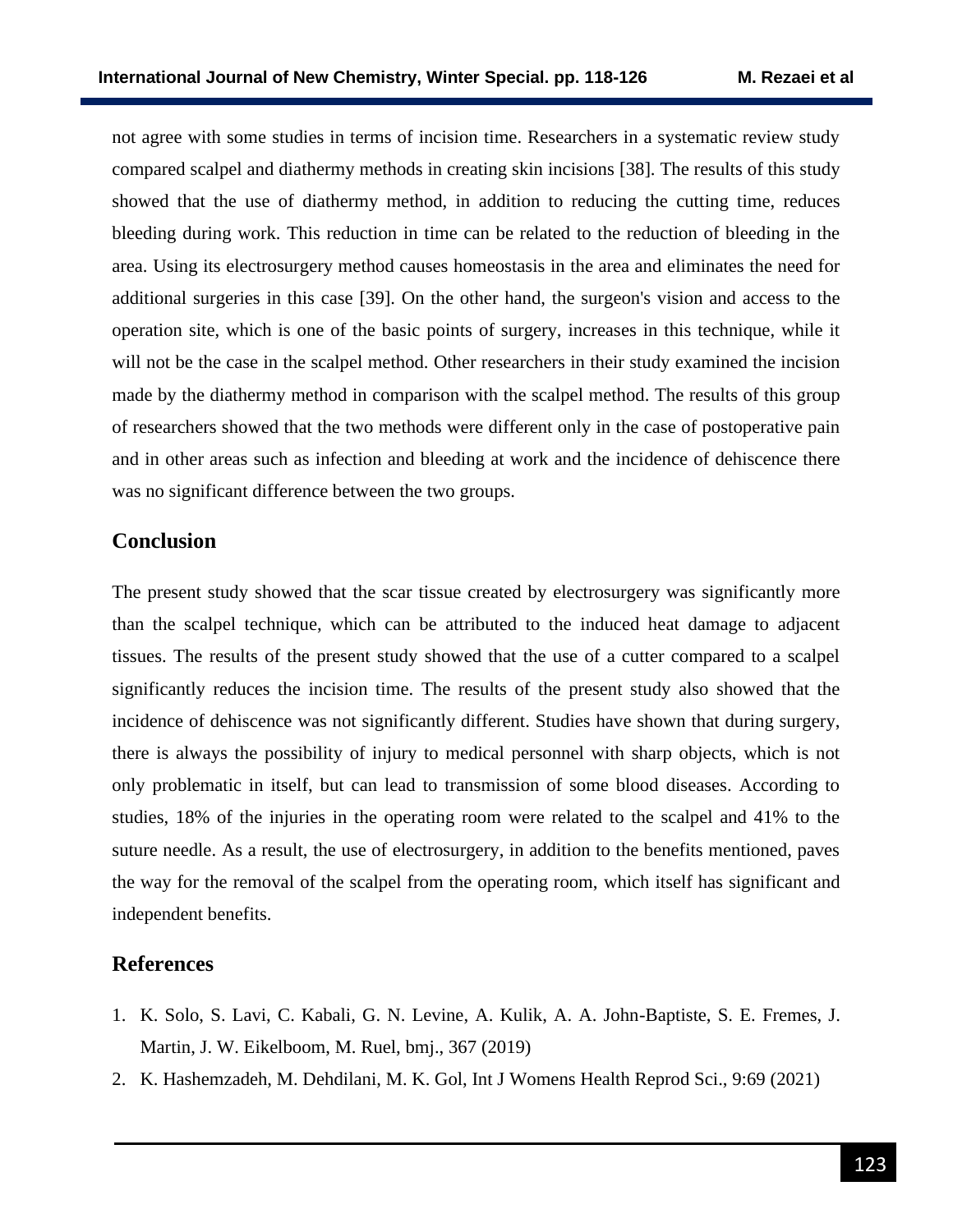- 3. W.-Q. Ma, Y. Wang, X.-J. Sun, X.-Q. Han, Y. Zhu, R. Yang, N.-F. Liu, Coronary artery disease., 30:367 (2019)
- 4. M. Dehdilani, M. K. Gol, K. Hashemzadeh, Crescent Journal of Medical and Biological Sciences., 6:350 (2019)
- 5. M. Jannati, M. R. Navaei, L. G. Ronizi, Journal of Family Medicine and Primary Care., 8:2768 (2019)
- 6. J. A. Mawhinney, C. A. Mounsey, D. P. Taggart, European Journal of Cardio-Thoracic Surgery., 53:1127 (2018)
- 7. K. Hashemzadeh, M. Dehdilani, M. K. Gol, International Journal of Women's Health and Reproduction Sciences., 8:406 (2020)
- 8. M. Correa-Rodríguez, M. Abu Ejheisheh, N. Suleiman-Martos, M. J. Membrive-Jiménez, A. Velando-Soriano, J. Schmidt-RioValle, J. L. Gómez-Urquiza, Journal of clinical medicine., 9: 909 (2020)
- 9. K. Solo, S. Lavi, C. Kabali, G. N. Levine, A. Kulik, A. A. John-Baptiste, S. E. Fremes, J. Martin, J. W. Eikelboom, M. Ruel, bmj., 367 (2019)
- 10. K. Hashemzadeh, M. Dehdilani, M. K. Gol, Int J Womens Health Reprod Sci., 9:69 (2021)
- 11. W.-Q. Ma, Y. Wang, X.-J. Sun, X.-Q. Han, Y. Zhu, R. Yang, N.-F. Liu, Coronary artery disease., 30:367 (2019)
- 12. M. Dehdilani, M. K. Gol, K. Hashemzadeh, Crescent Journal of Medical and Biological Sciences., 6:350 (2019)
- 13. M. Jannati, M. R. Navaei, L. G. Ronizi, Journal of Family Medicine and Primary Care., 8:2768 (2019)
- 14. J. A. Mawhinney, C. A. Mounsey, D. P. Taggart, European Journal of Cardio-Thoracic Surgery., 53:1127 (2018)
- 15. K. Hashemzadeh, M. Dehdilani, M. K. Gol, International Journal of Women's Health and Reproduction Sciences., 8:406 (2020)
- 16. M. Correa-Rodríguez, M. Abu Ejheisheh, N. Suleiman-Martos, M. J. Membrive-Jiménez, A. Velando-Soriano, J. Schmidt-RioValle, J. L. Gómez-Urquiza, Journal of clinical medicine., 9: 909 (2020)
- 17. N. A. Smart, G. Dieberg, N. King, Journal of the American College of Cardiology., 71: 983 (2018)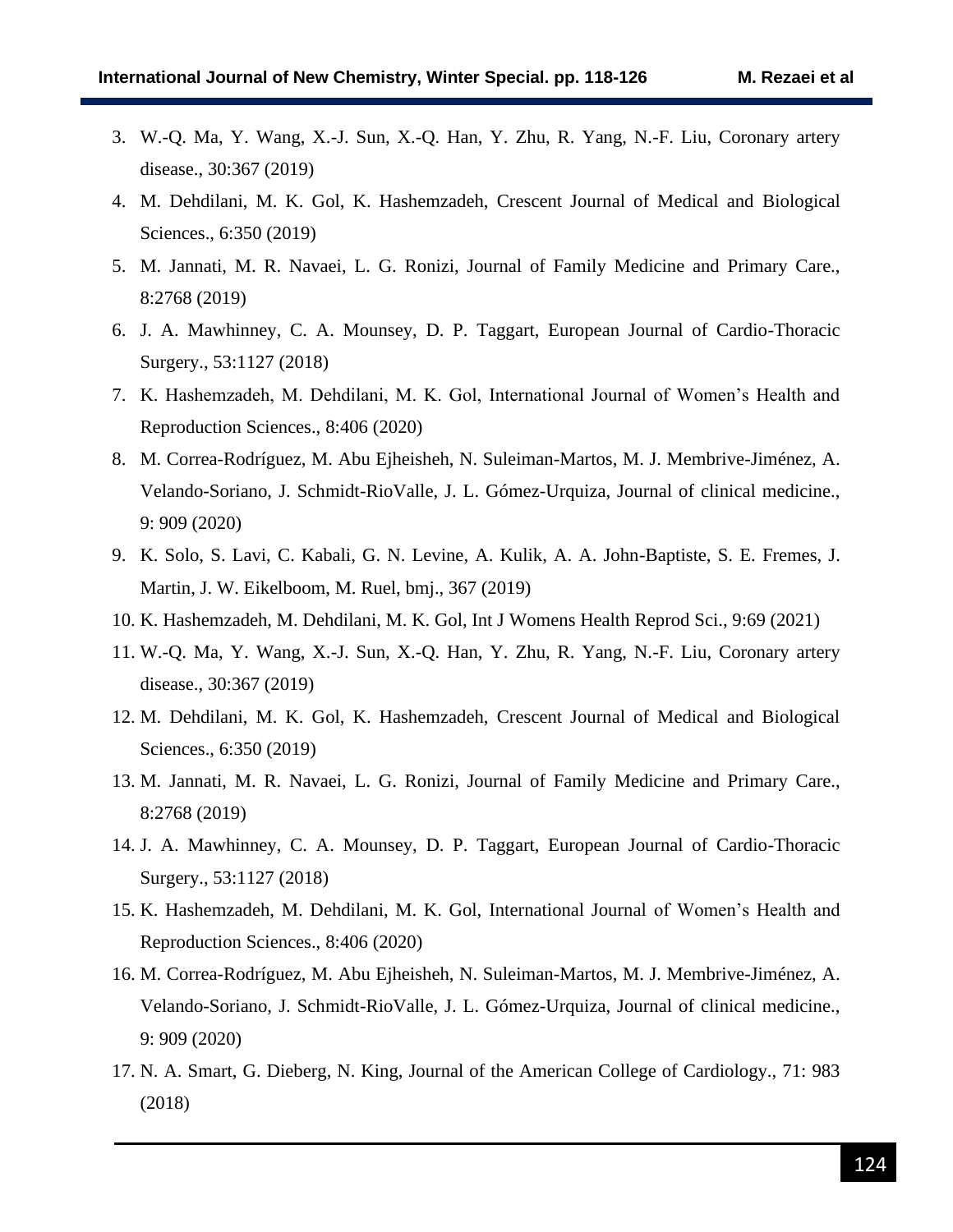- 18. C. Spadaccio, U. Benedetto, Annals of cardiothoracic surgery., 7:506 (2018)
- 19. T. M. Kieser, D. P. Taggart, Journal of Cardiac Surgery., 33: 219 (2018)
- 20. K. Hashemzadeh, M. Dehdilani, M. K. Gol, Crescent Journal of Medical and Biological Sciences., 5: 517 (2019)
- 21. K. Mirzaei, A. Fathi, SM. Asadinejad, NCZ. Moghadam, Academic Journal of Health Sciencies: Medicina balear., 37(3):58 (2022)
- 22. A. Samimi, M. Samimi, Journal of Engineering in Industrial Research., 2 (1): 1 (2021)
- 23. M. Abolhasani, E. Ghasemi, AH. Fathi, MJ. Hayatizadeh, Journal of Iranian Dental Association., 33(3):51 (2021)
- 24. M. Momeni-Moghaddam, C. Hashemi, A. Fathi, F. Khamesipour, Beni-Suef University Journal of Basic and Applied Sciences., 11(1):1 (2022)
- 25. M. Abolhasani, P. Givehchian, A. Fathi, S. Goudarzi, Journal of Iranian Dental Association., 33(1):17 (2021)
- 26. A. Samimi, M. Samimi, International Journal of Advanced Studies in Humanities and Social Science., 9:195 (2020)
- 27. A. Fathi, B. Ebadian, SN. Dezaki, N. Mardasi, R. Mosharraf, et al.,International Journal of Dentistry., 1:1 (2022)
- 28. R. Mosharraf, A. Fathi, SS. Botshekan, International Journal of Dentistry., 2:1 (2022)
- 29. M. Jafari, A. Samimi, O. Mayeli, Journal of Applied Researches in Technical and Engineering., 2 (7):247 (2018)
- 30. R. Mosharraf, P. Molaei, A. Fathi, S. Isler, International Journal of Dentistry., 12:5977994 (2021)
- 31. R. Monirifard, M. Abolhasani, B. Tahani, A. Fathi, A. Choobdaran, Journal of Iranian Dental Association., 31:182 (2019)
- 32. M. Maalekipour, M. Safari, M. Barekatain, A. Fathi, International Journal of Dentistry., 5:1 (2021)
- 33. E. Ghasemi, AH. Fathi, S. Parvizini, Journal of Iranian Dental Association., 31(3):169 (2019)
- 34. A. Fathi, A. Salehi, Academic Journal of Health Sciencies: Medicina balear., 37(1):29 (2022)
- 35. N. Khamisi, A. Fathi, A. Yari, Academic Journal of Health Sciencies: Medicina balear., 37: 136 (2022)